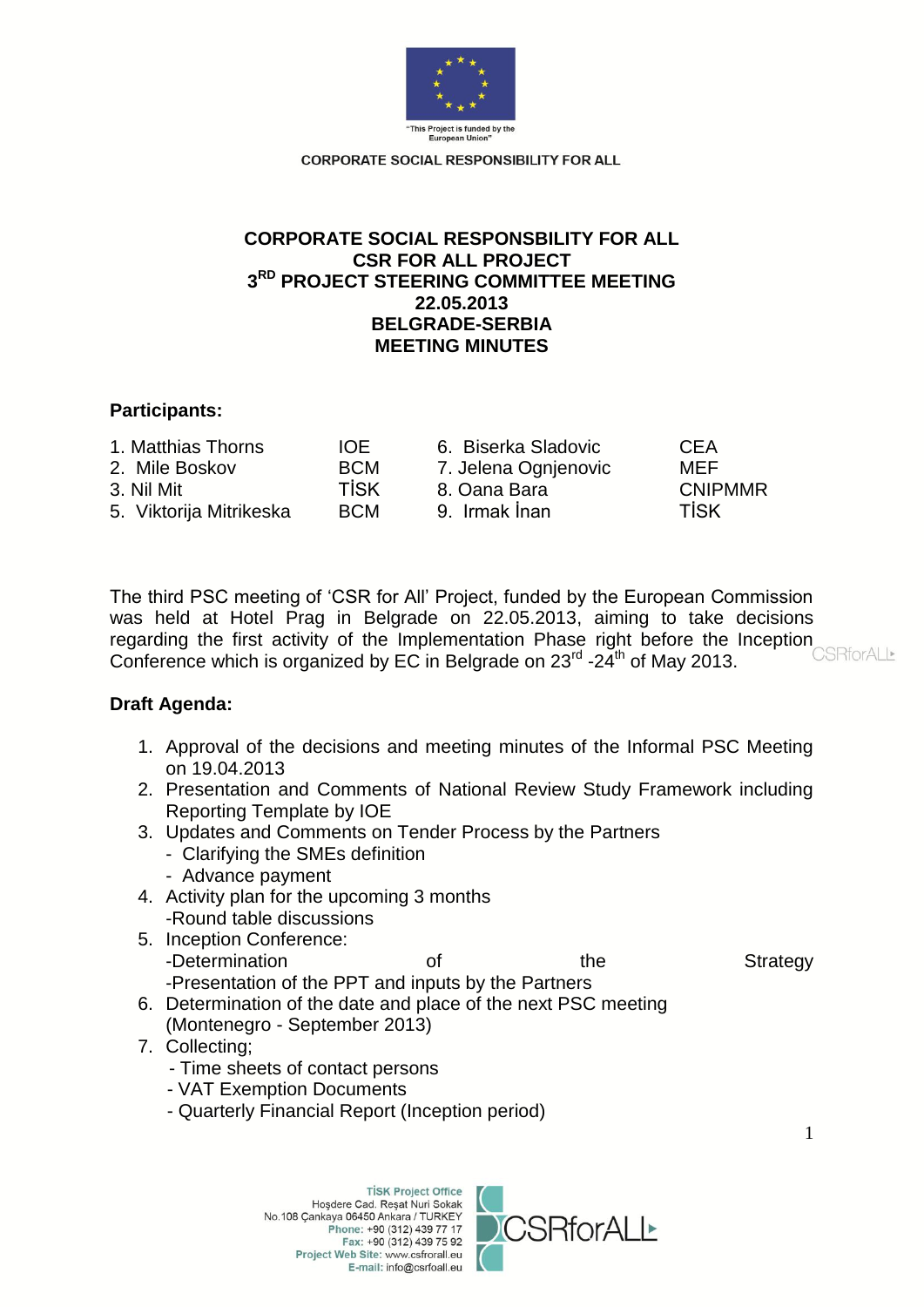

- 8. Media outreach strategy
	- Newsletter
	- Website
	- Facebook
- 9. Any other business / Questions and Answers

**Project Coordinator Nil Mit**, welcomed the PSC Members and expressed her greetings to meet with partners for third PSC Meeting by taking the chance being in Belgrade for the Inception Conference. Ms. Mit than gave the floow to Mr. Thorns to explain the National Review Study Documents.

**Matthias Thorns** explained the general outline of the National Review Study documents and the report. He clarified each title in the report and highlighted the importance of executive summary which must be as one page and designed in a way which is easy to understand for everyone. He also added that, the conclusion is the most important part and it needs to be written very carefully. He noted that annexes will be kept internally.

**Oana Bara** asked if the annex will include the companies which send the responses to the questionnaire or all companies whom are contacted with.

CSRforALI\*

**Matthias Thorns** suggested to include only the companies who gave responses to the questionnaire, into the annexes.

**Nil Mit** added that in case of a need we can always provide a list of companies that we contacted with

**Nil Mit** asked partners which process they are in the tender.

**Mile Boskov** noted that BCM sent the tender invitation to companies in Macedonia which are actively involved in CSR activities and it was their priority while selecting the candidates to whom the invitations will be sent. He added that BCM wants this report as a National report not only from a point of view BCM to be able to be more inclusive.

**Nil Mit** clarified that it is necessary to determine the objective of this report and not share it with other stakeholders for their inputs.

**Matthias Thorns** highlighted that since the Project represents Employer Organizations' the point of view, the reports must reflect the perception of

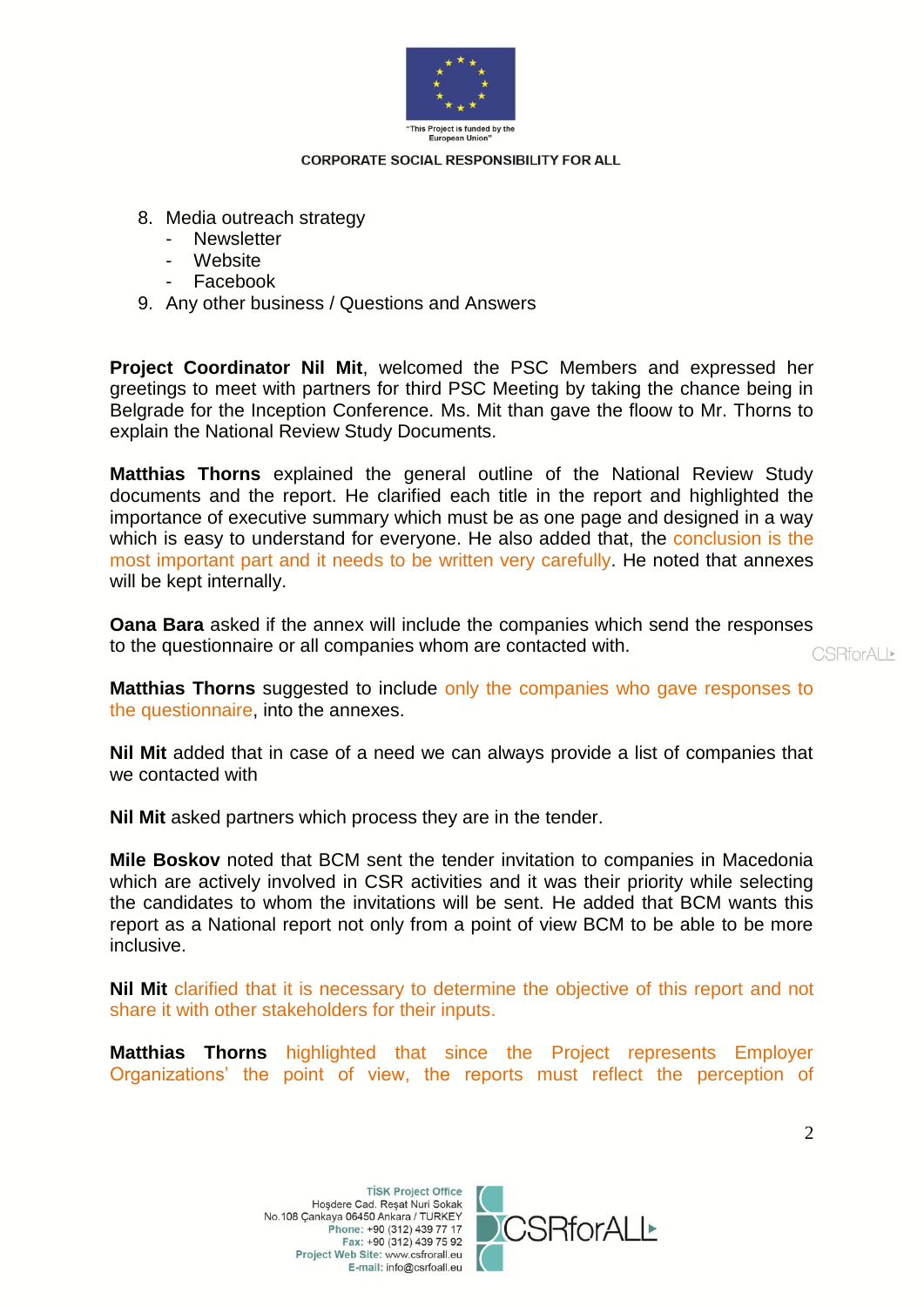

enterprises. He added that it is always more efficient to include other stakeholders as well but for this report it was clearly defined as enterprises.

**Mile Boskov** clarified that they won't include other stakeholders into the questionnaires.

**Oana Bara** noted that CNIPMMR sent invitations to four different companies and they decided to divide the budget between two different companies for desk review and questionnaire activities separately.

**Matthias Thorns** asked if the partners would have the documents in English or in their languages.

**Jelena Ognjenovic** stated that they would ask companies to have the documents already translated in English to avoid double work.

**Nil Mit** noted the EU definition for SMEs and asked partners if this definition fits the current situation in their countries.

**Matthias Thorns** indicated that the definition changes according to countries hence it is more convenient to stay strict with one definition.

**CSRforALL\*** 

**Oana Bara** suggested to stay strict with EU definition to avoid any problems might happen in the future.

**Jelena Ognjenovic** stated that this definition presents pretty high numbers which might not be suitable for Montenegro.

**Matthias Thorns** suggested staying strict with the minimum requirements of the EU definition for SMEs. He added that if the number of SMEs in Montenegro is more than big companies, then that would be already presented in the overall country review which will highlight the economical shape of Montenegro.

**Nil Mit** clarified that EU definition will be followed during the process.

She noted that advance payment as half of the total amount for the tender in the budget,12.500 Euro, will be transferred to the Partners' accounts as soon as they get an agreement with the chosen company and then the other half will be transferred to accounts in the end of the process. She also asked if the date for round table discussion as 1-2 October is convenient for the partners.

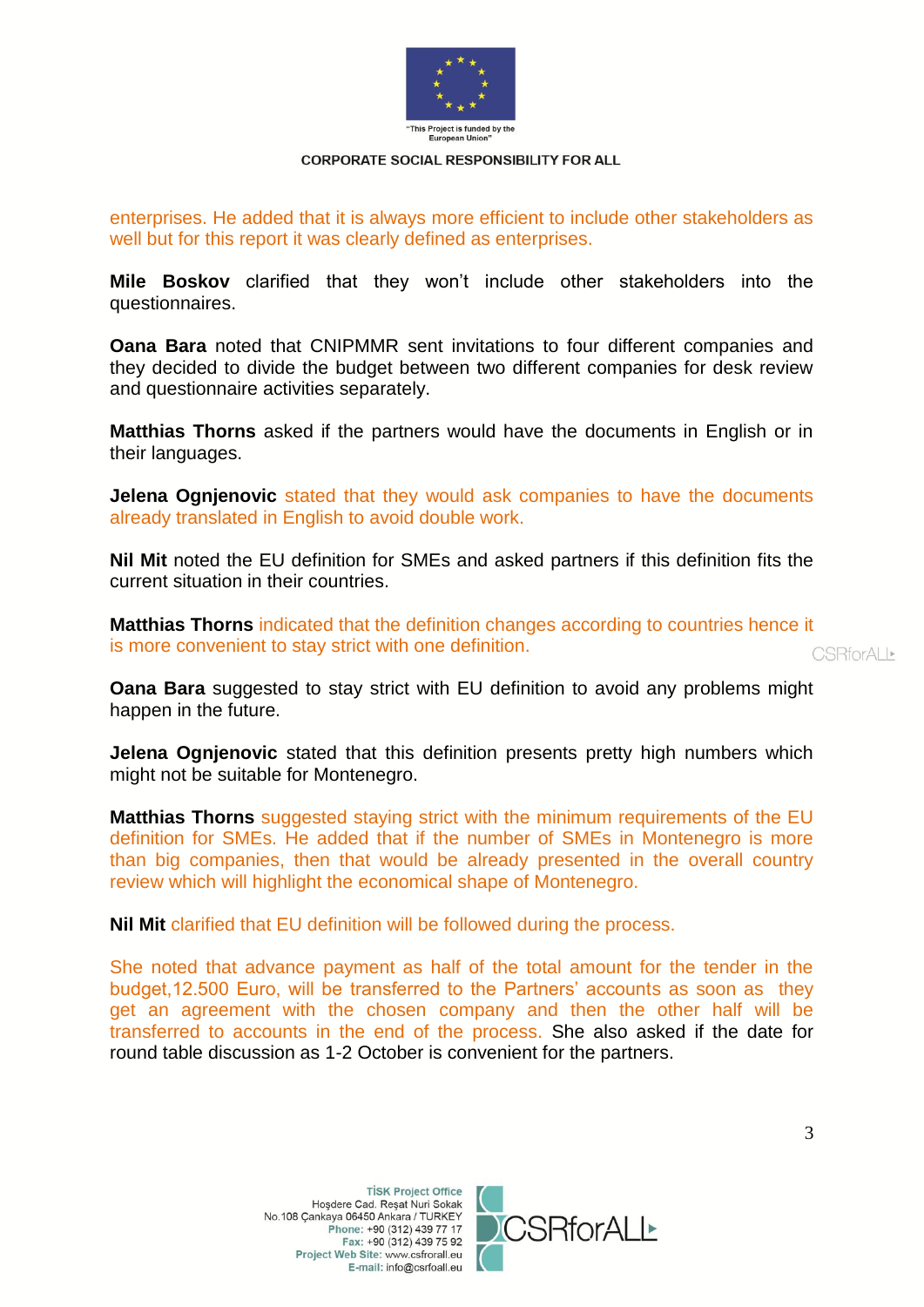

**Jelena Ognjenovic** stated that MEF will be having another activity which she and contact person Ana Rasovic, must be present so that it would be better to postpone the round table to the following week if that would be suitable for all partners as well.

**Nil Mit** clarified that the round table discussion will be held on 9-10 October based on the approvals of other partners as well. She asked when MEF would be available to hold the 4<sup>th</sup> PSC Meeting since it is foreseen to be held on September, 2013 in Montenegro.

**Jelena Ognjenovic** stated that 16-17<sup>th</sup> September would be suitable to hold the 4<sup>th</sup> PSC Meeting in Montenegro.

**Oana Bara** noted that they have a difficulty to get the VAT exemption document so that they will present the invoices without VAT to TİSK and they will pay the VAT by themselves from the CNIPMMR's budget.

**Nil Mit** highlighted the importance of being transparent and distributing the visibility materials so that she suggested sending the e-newsletters to all stakeholders of all partners by translating them into their own language. She requested partners to share their mailing database with the project office to be put on the website for sending the newsletter.

**CSRforALL\*** 

### \*\*\*all partners agreed to translate e-newsletters and share it with the PO

**Mile Boskov** stated that BCM has already informed its own stakeholders by putting the news related with the current activities of the Project on its own website with a link to the Project website.

**Oana Bara** noted that CNIPMMR has already sent the newsletter attached with its own weekly newsletter to its stakeholders.

**Matthias Thorns** stated that would be better to share the National Review Report as well when they shaped as final version.

**Nil Mit** presented the ppt prepared for Inception Conference to get Partners' suggestion and comments to be included into the presentation since it requires containing future collaboration possibilities with other FPAs.

**Mile Boskov** noted that, it must stand as the priority for the Project to include more employer organizations from other countries instead of other NGOs in the II. Implementation Phase. He stated that to create strategies for different sectors to improve CSR would be the main objective for the second phase.

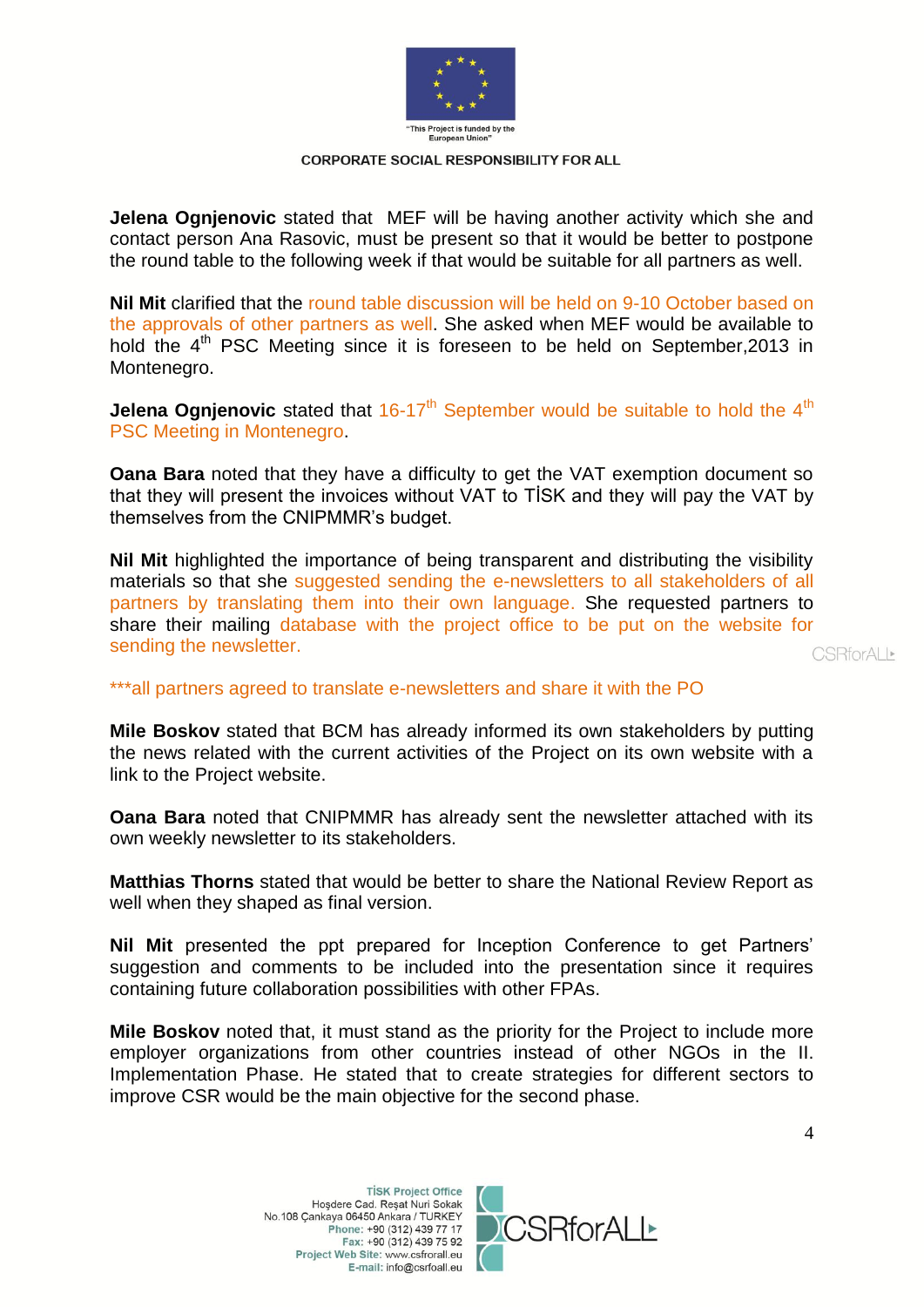

**Biserka Sladovic** stated that all partners have already conducted the Kick-off Meeting in which many NGOs were invited. She noted that all partners have already a pool full of NGOs which showed their willingness to involve in the upcoming activities of the Project.

**Oana Bara** suggested highlighting the idea of standing as a bridge between FPAs and enterprises to help them to implement their Projects, in the Inception Conference presentation.

**Matthias Thorns** indicated that this must stand as the priority of the Project to include more employer organizations in the future as partners but also include other NGOs to collaborate within the Project activities. He added that to understand the needs of employer organization will lead to help enterprises and this will directly affect the society with the efficient and well conducted CSR activities.

### **Decisions**

CSRforALI<sup>®</sup>

**Item 2**: All reports will be prepared in English by the consultants regarding the National Review Studies.

**Item 3**: - EU definition for SMEs will be applied for the National Review Studies. Advance payment as half of the total amount for the tender in the budget,12.500 Euro, will be transferred to the Partners' accounts as soon as they get an agreement with the chosen company and then the other half will be transferred to accounts in the end of the process.

**Item 4:** The round table discussion will be held on 9-10 October 2013in Turkey **Item 5:** Inception Conference Strategy will be including more employer organizations in the future as partners but also include other NGOs and to collaborate within the Project activities by standing as a bridge between enterprises and FPAs.

**Item 6:** The 4<sup>th</sup> PSC Meeting will held on 16-17<sup>th</sup> of September 2013 in Montenegro. **Item 8**: Partners will translate the e-newsletters into their own language and share it with the PO. Partners will also share their databases to the PO and Newsletter will be sent out to databases of the Partners.

> **TİSK Project Office** Hoşdere Cad. Reşat Nuri Sokak No.108 Çankaya 06450 Ankara / TURKEY Phone: +90 (312) 439 77 17 Fax: +90 (312) 439 75 92 Project Web Site: www.csfrorall.eu E-mail: info@csrfoall.eu